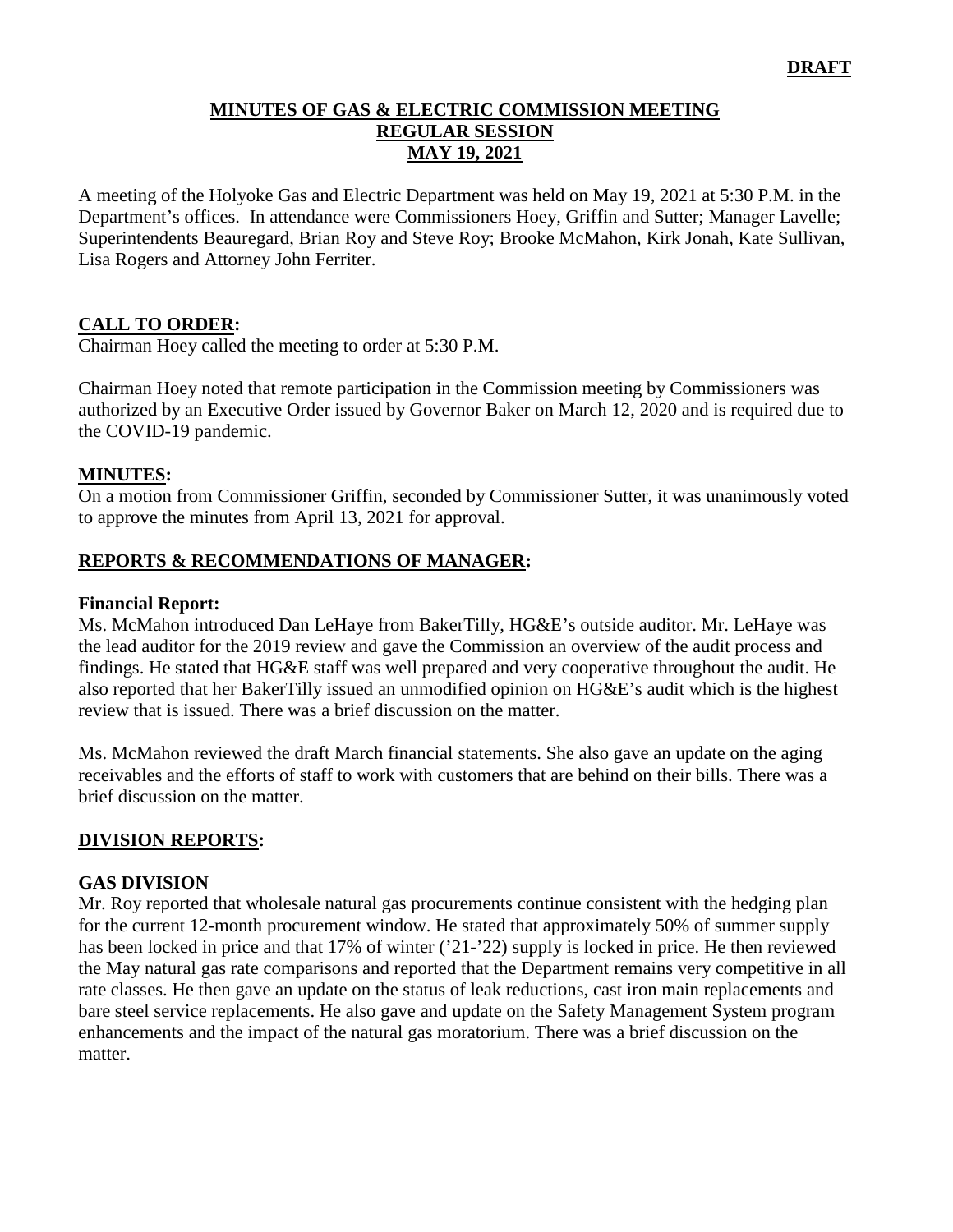### **ELECTRIC DIVISION**

#### **Power Supply:**

Mr. Beauregard reviewed the May electric rate comparisons and reported that the Department remains competitive in all rate classes. He then reviewed the May Mark-to-Market report and reported that all transactions are within policy limits. He also gave an update on peak load reduction activities and an update on the Citizens and Convergent Energy Battery Storage projects. He further gave an update on the NEPOOL RNS load reconstitution issue. There was a brief discussion on the matter.

#### **TRANSMISSION & DISTRIBUTION**

Mr. Beauregard reported that all non-emergency field work that requires access to a customer premise continues to be suspended until further notice due to the COVID-19 outbreak. He then gave an update on replacement of VT's and CCVT's at North Canal substation and reported that he is working with Attorney Ferriter on a legal strategy with respect to the faulty ABB equipment. There was a brief discussion on the matter.

#### **ELECTRIC PRODUCTION**

Mr. Lavelle reported that year-to-date hydro generation is slightly behind plan due to low water flows. He stated that fish lifting operations are ongoing and that over 150,000 shad have been lifted over the dam so far this season. He then gave an update on maintenance activities at the Cobble Mountain Reservoir facility. There was a brief discussion on the matter.

#### **TELECOMMUNICATIONS**

Mr. Jonah gave an update on the status of sales activity, capital projects and help desk activity. There was a brief discussion on the matter.

#### **MARKETING AND COMMUNICATIONS**

Ms. Sullivan gave an update on the Fiber-To-The-Home (FTTH) interest survey and reported that over 900 responses have been received to date. She also stated that efforts were underway to continue to promote the survey through various media outlets to ensure that all customers are familiar with how to access the interest form. She also gave an update on the website upgrade and the media plan for the SEPA award received by the Department. She then gave an overview of the Valley Heights backyard facility project and stated that significant outreach with the neighborhood has been conducted and that there have been two public hearings with the City Council on the matter. She further stated that approximately 50% of the neighbors favor moving the backyard facilities into the street, while the other 50% prefer to keep the facilities in the backyard. She explained that moving the facilities underground would cost approximately \$500,000 while the cost to the Department for upgrading the backyard services would be approximately \$150,000 (assuming Verizon paid \$125,000 for their portion of the project). There was a lengthy discussion on the matter.

**OLD BUSINESS:** None

**NEW BUSINESS:** None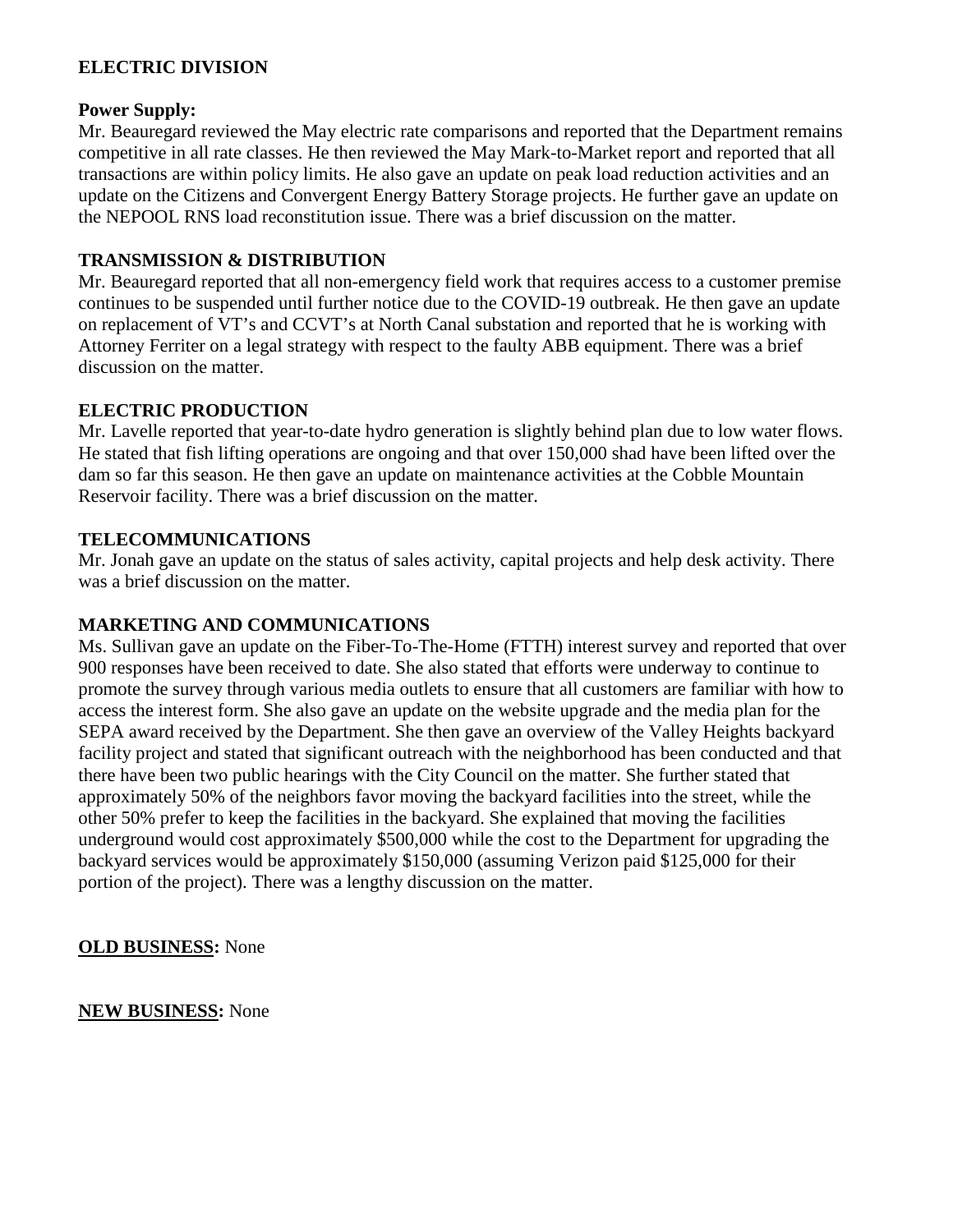## **BID AUTHORIZATIONS:**

**TRANSMISSION POLES – 637 LINE:** Mr. Lavelle requested Commission authorization to solicit bids to purchase 24 new wood transmission poles to replace existing poles on the 637 transmission line that connects the Cobble Mountain Hydroelectric facility to the grid. He stated that a recent inspection revealed that 24 of the 36 existing poles were at the end of their useful life. He also stated that the purchase is fully reimbursable by the Springfield Water and Sewer Commission. After a brief discussion and on a motion from Commissioner Griffin, seconded by Commissioner Sutter, it was unanimously voted to authorize the bid per the recommendation of management.

**ROOF REPLACEMENT – RIVERSIDE STATION:** Mr. Lavelle requested Commission authorization to solicit bids to replace the roof at Riverside Station due to its age and recent wind damage that have rendered the roof beyond repair. After a brief discussion and on a motion from Commissioner Griffin, seconded by Commissioner Sutter, it was unanimously voted to authorize the bid per the recommendation of management.

## **BIDS RECEIVED:**

**REPLACEMENT OF NETWORK VAULT TOP COVERS #412 & #452:** Mr. Lavelle recommended that the Commission award the contract to remove and replace two (2) network vault top covers to Rousseau Brothers, Inc., the low bidder meeting all requirements of the solicitation. After a brief discussion and on a motion from Commissioner Griffin, seconded by Commissioner Sutter, it was unanimously voted to award the contract per the recommendation of management.

**CIRCUIT BREAKER – 2000A INGLESIDE SUBSTATION:** Mr. Lavelle recommended that the Commission authorize the expenditure of up to \$22,350 for the purchase of 2000A spare circuit breaker for Ingleside Substation. He stated that the station does not currently have a spare of the recommended size and should have one in stock for routing maintenance purposes. After a brief discussion and on a motion from Commissioner Griffin, seconded by Commissioner Sutter, it was unanimously voted to authorize the expenditure per the recommendation of management.

**IP GATEWAY ROUTERS:** Mr. Lavelle recommended that the Commission authorize the expenditure of up to \$213,840.31 for the purchase of two (2) IP Gateway Routers from Total Communications plus three years of software support. He stated that the units are required to support the Department's public Internet IP network routing infrastructure. Commissioner Griffin asked how old the existing gateway routers are and Mr. Jonah replied that the existing units have been in service since 2012. After a brief discussion and on a motion from Commissioner Griffin, seconded by Commissioner Sutter, it was unanimously voted to authorize the expenditure per the recommendation of management.

**102 CABOT OVERHEAD BRIDGE CRANE REPLACEMENT:** Mr. Lavelle recommended that the Commission award the contract for the Bridge Crane Replacement at 102 Cabot Street to Mass Crane & Hoist Services, Inc., the lowest qualified bidder meeting requirements for the solicitation. After a brief discussion and on a motion from Commissioner Griffin, seconded by Commissioner Sutter, it was unanimously voted to award the contract per the recommendation of management.

**ELECTRIC WIRE & CABLE ANNUAL CONTRACT:** Mr. Lavelle recommended that the Commission award the primary and secondary contracts for Wire and Cable to the lowest qualified bidder meeting requirements for each item as detailed on the May 7, 2021 memorandum from Carl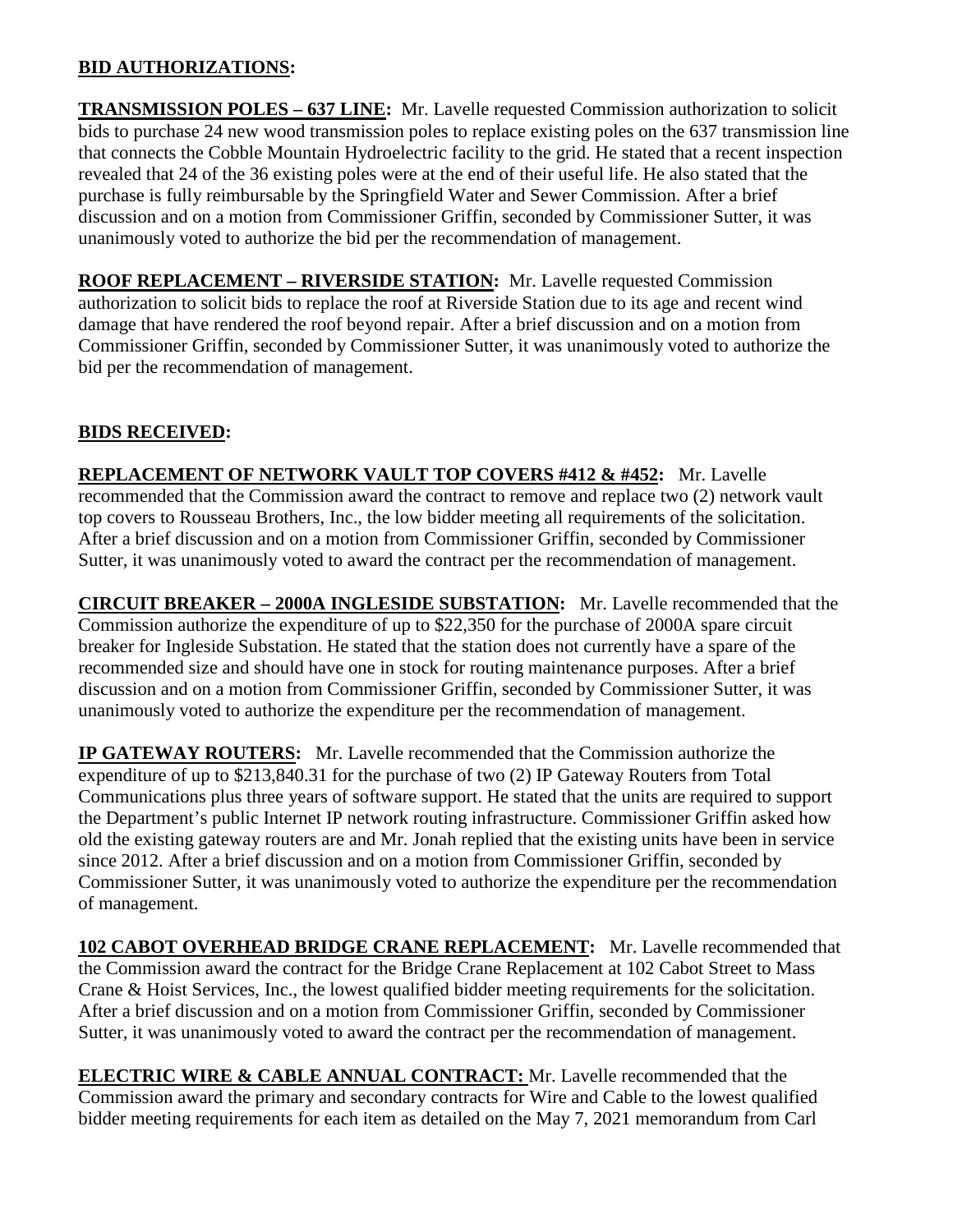Peterson, Sr. Electrical Engineer. After a brief discussion and on a motion from Commissioner Griffin, seconded by Commissioner Sutter, it was unanimously voted to award the contracts per the recommendation of management.

# **TREE TRIMMING & VEGETATION MANAGEMENT ANNUAL CONTRACT -**

**EXTENSION:** Mr. Lavelle recommended that the Commission authorize an extension of the Tree Trimming and Vegetation Management Annual Contract with All Reliable Services, Inc. for up to one year. He stated that the most recent Invitation for Bids (IFB) was canceled due to inconsistencies in applicable prevailing wage rates and the potential adverse impact to the Department. He further stated that staff was working with Department Counsel to appeal the most recent prevailing wage rates. After a brief discussion and on a motion from Commissioner Griffin, seconded by Commissioner Sutter, it was unanimously voted to approve the contract extension per the recommendation of management.

## **ENVIRONMENTAL SERVICES – LOG POND COVE WATER CHESTNUT REMOVAL:** Mr.

Lavelle recommended that the Commission authorize the expenditure of up to \$19,416.53 for environmental services from Connecticut River Conservancy (CRC) for services required to perform water chestnut removal at Log Pond Cove. He stated that the recommended services are required to comply with the FERC Project 2004 License. After a brief discussion and on a motion from Commissioner Griffin, seconded by Commissioner Sutter, it was unanimously voted to authorize the expenditure per the recommendation of management.

**ENGINEERING SERVICES – DEFORMATION MONITORING SURVEY:** Mr. Lavelle recommended that the Commission authorize the expenditure of up to \$113,200 for engineering services from Clough Harbor & Associated, LLP. He stated that the services include a dam deformation study required to comply with the FERC Project 2004 License. Chairman Hoey asked if staff had evaluated alternative approaches to performing the study in an effort to reduce costs. Mr. Lavelle stated that staff had consultants review precision GPS technology and it was determined that the technology would not meet tolerance requirements for horizontal measurements. Mr. Hoey then stated that staff should review laser scanning and other technologies prior to committing to the proposed plan. After a brief discussion and on a motion from Commissioner Griffin, seconded by Commissioner Sutter, it was unanimously voted to table the item per the recommendation of management.

**ENGINEERING SERVICES – TWELFTH PART 12 DAM SAFETY INSPECTION:** Mr. Lavelle recommended that the Commission authorize the expenditure of up to \$46,700 for engineering services from HDR to perform the twelfth Part 12 Dam Safety Inspection required to comply with the FERC Project 2004 License. After a brief discussion and on a motion from Commissioner Griffin, seconded by Commissioner Sutter, it was unanimously voted to authorize the expenditure per the recommendation of management.

# **PROFESSIONAL SERVICES – MEDIA PLAN FOR FIBER-TO-THE-HOME CAMPAIGN:**

Mr. Lavelle recommended that the Commission authorize the expenditure of up to \$30,000 for professional services required to complete planned Fiber-to-The-Home (FTTH) customer interest outreach. After a brief discussion and on a motion from Commissioner Griffin, seconded by Commissioner Sutter, it was unanimously voted to authorize the expenditure per the recommendation of management.

**NETWORK THREAT DEFENSE SYSTEMS:** Mr. Lavelle requested that the Commission authorize the expenditure of up to \$135,560 for the purchase of two Network Threat Defense System appliances to replace the existing appliances that are at capacity. He stated that the systems have been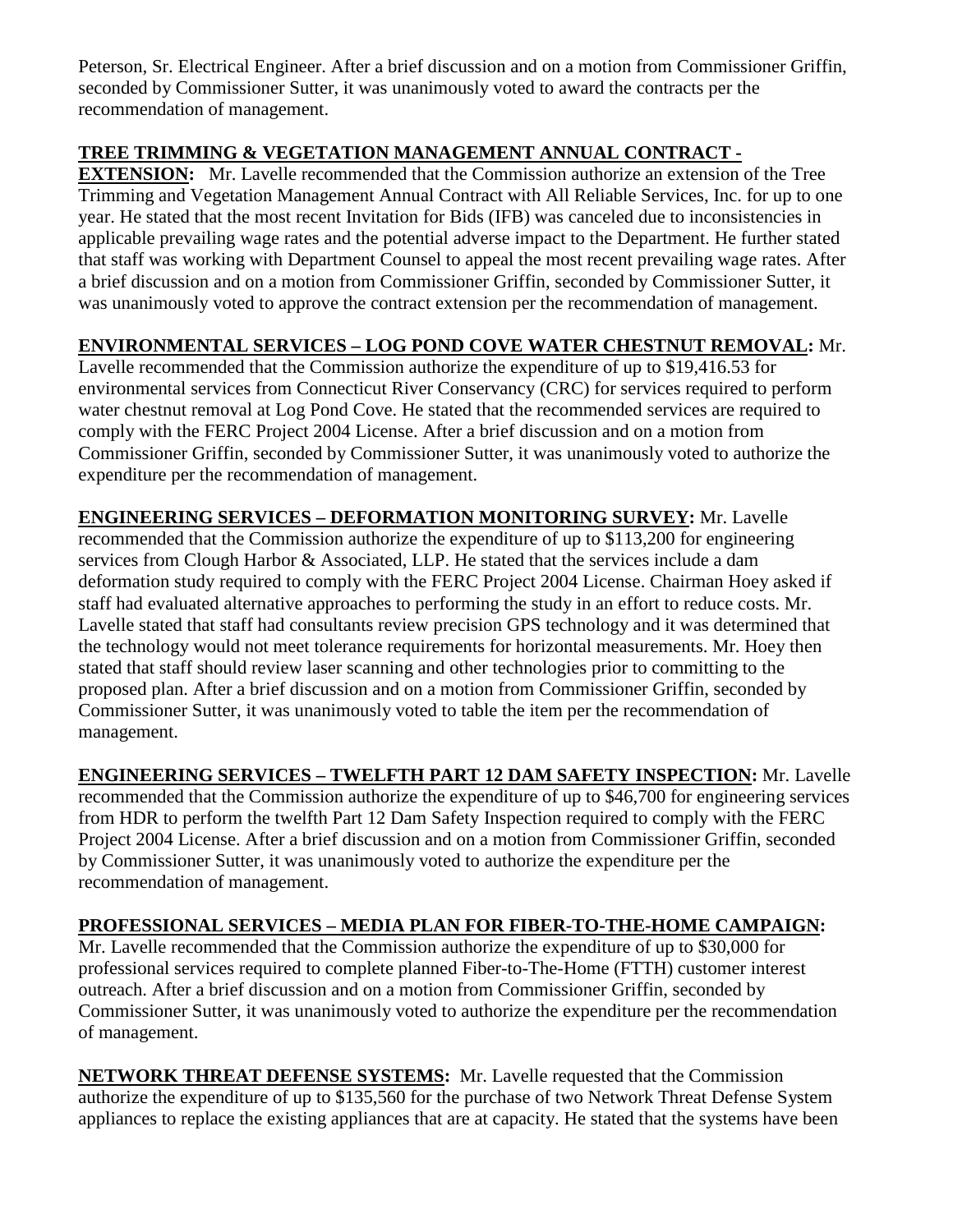very effective in defending against distributed denial of service (DDOS) and other malicious attacks since they have been deployed in the network. After a brief discussion and on a motion from Commissioner Griffin, seconded by Commissioner Sutter, it was unanimously voted to authorize the expenditure per the recommendation of management.

**SALE OF REAL ESTATE- APPLETON STREET PARCEL:** Mr. Lavelle recommended that the Commission award the sale of the subject parcel to the highest and only bidder, Zhang Quihang and Le FeiFei. After a brief discussion on the matter, and on a motion from Commissioner Griffin, seconded by Commissioner Sutter, it was unanimously voted to award the bid per the recommendation of management.

# **COMMUNICATIONS:**

04/09/21 – Draft Commission Meeting Minutes from 04/13/21 04/26/21 – JL/DD/Financial Statements, Balance Sheet March 2021 04/20/21 – PD/SL/Authorization to Bid – Transmission Poles for 637 Line 04/29/21 – PD/KT/Authorization to Bid – Riverside Station Roof Replacement 04/29/21 – BB/VO/Purchasing Approval: Replacement of Network Vault Covers #412 & #452 05/06/21 – BB/SD/Purchasing Approval: Spare 2000A Circuit Breaker Ingleside Substation 04/22/21 – KJ/KO/Purchasing Approval: Two (2) Cisco ASR9902 IP Gateway Routers 05/11/21 – BB/SL/Bid Recommendation – 102 Cabot Overhead Bridge Crane Replacement 05/07/21 – BB/CP/Bid Recommendation – Electric Wire & Cable Annual Contract 04/29/21 – JL/CW/Recommendation – Tree Trimming & Vegetation Management Annual Contract Extension 04/15/21 – PD/SL/Purchasing Approval: 2021 Log Pond Cove Water Chestnut Removal 04/30/21 – PD/SL/Recommendation – 2021 Deformation Monitoring Survey 05/03/21 – PD/SL/2022 Independent Consultant for the Twelfth Part 12 04/15/21 – PD/SL/Purchasing Approval: 2021 Log Pond Cove Water Chestnut Removal 05/13/21 – JL/KS/Purchasing Approval: Media Plan for Fiber-to-the-Home Campaign 05/13/21 – KJ/WM/Purchasing Approval: Corero DDoS Mitigation Solution Upgrade 05/13/21 – KS/MC/Recommendation – Sale of Appleton Street Parcel

# **NEXT MEETING DATE:**

It was agreed that the next Commission meeting would take place on Tuesday, June 15, 2021 at 5:00 P.M.

Mr. Lavelle recommended that the Commission enter into Executive Session to discuss strategy with respect to negotiations and potential litigation. Chairman Hoey stated that the Commission would not return to Regular Session.